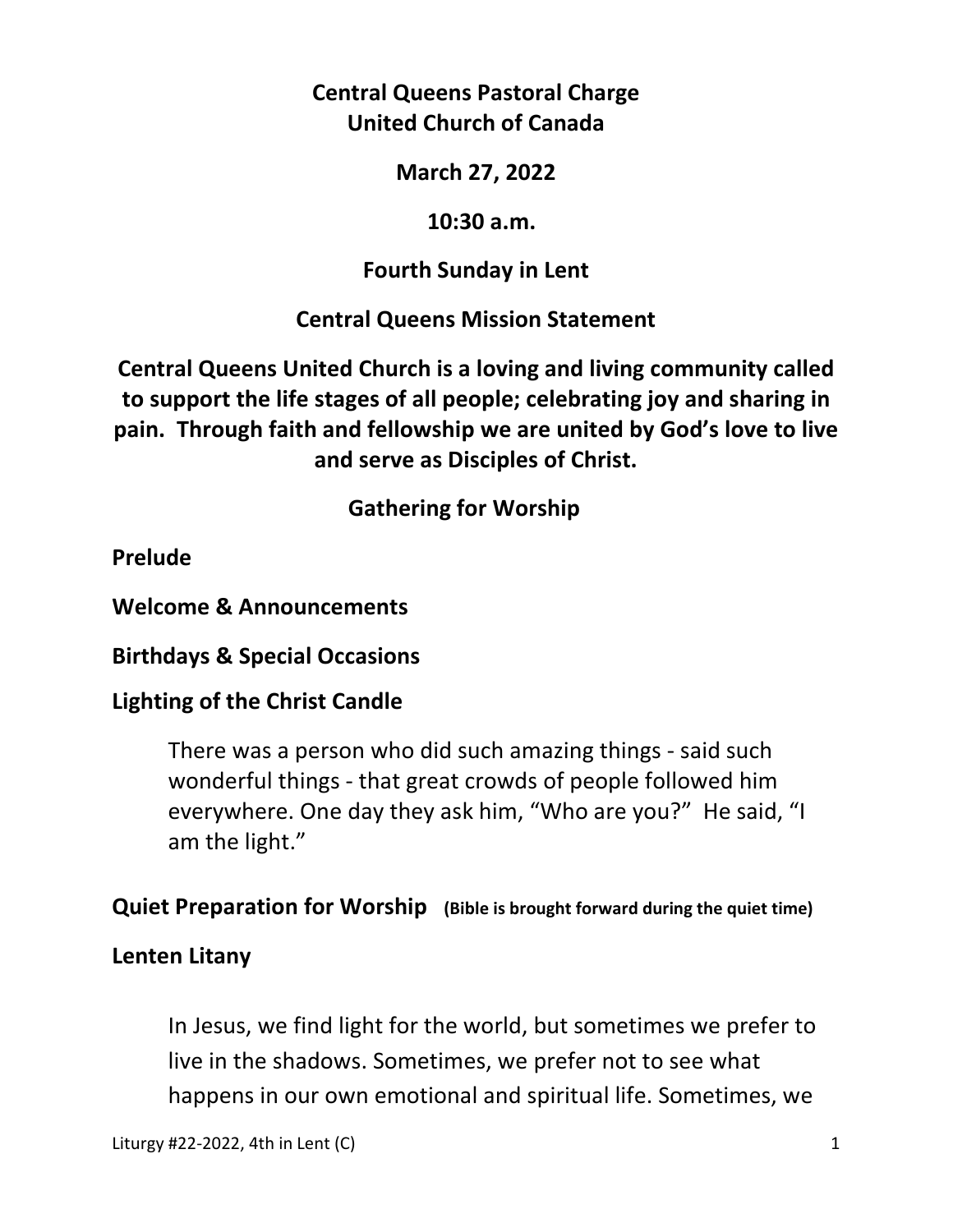prefer not to know what happens in the world around us. And in the shadows, we stumble on the rocks. When we choose not to see or know, we choose to turn away from God.

*The fourth rock is placed* 

 The rock that causes us to stumble.  **May God's spirit walk with us.** 

\*Introit "Don't Be Afraid" NV #90

## **Call to Worship**

 Happy are those who experience the grace of God; **who find forgiveness and mercy from the Holy One.**  Happy are those who experience the steadfast love of God; **who find peace even in times of trial.**  Happy are those who experience rest in God; **who find sabbath to renew their spirit.** 

| "Seek Ye First the Kingdom" | VU #356 |
|-----------------------------|---------|
|                             |         |

#### **Prayer of Approach**

 **Holy God,** 

 **after times of broken relationships, painful injustices, and feeling deserted, we enter this season yearning for restoration and your comforting love. In this time of wilderness and reflection, we evaluate the relationships between us and our neighbours. This morning, fill our weary souls with hope. Lead us on roads of renewal, and focus our minds as we ponder our callings in your realm.**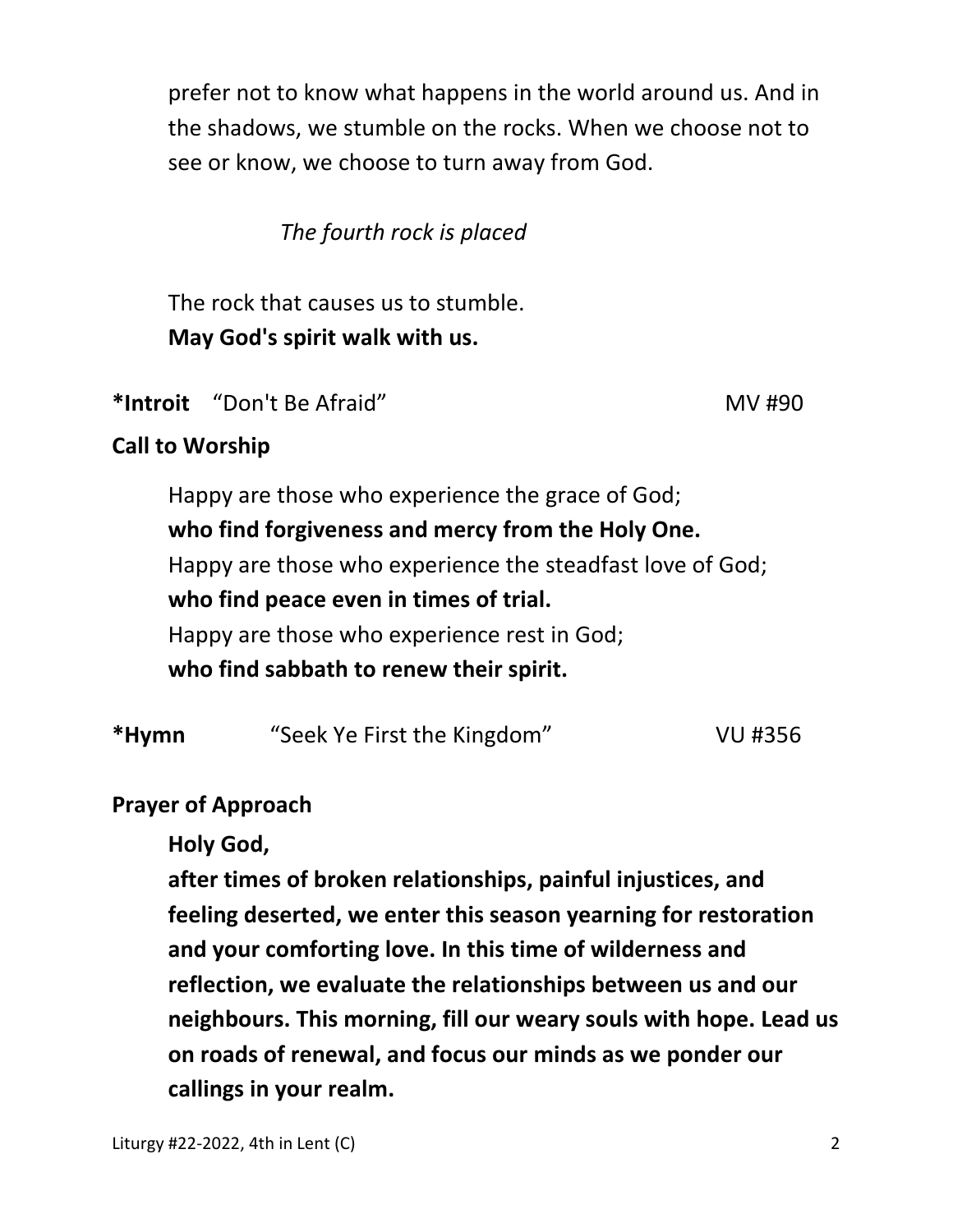With Jesus, we share in the ancient prayer…

#### **Lord's Prayer**

**Our Father, which art in heaven, hallowed be thy name. Thy Kingdom come, thy will be done on earth, as it is in heaven. Give us this day our daily bread; and forgive us our trespasses, as we forgive those who trespass against us; and lead us not into temptation, but deliver us from evil. For thine is the kingdom, the power, and the glory, for ever and ever. Amen. Psalm 32** VU #759 **\*Hymn** "God of the Sparrow" VU #229 vv. 1-4 **All God's Children** 

**\*Hymn** "God of the Sparrow" VU #229 vv. 5, 6

#### **Prayer of Confession**

**Holy Breath,** 

**there are moments when our decisions do not take into consideration the well-being of our neighbours. There are times when our reactions turn inward instead of building healthy reconciliation. How is it that we are holding back our**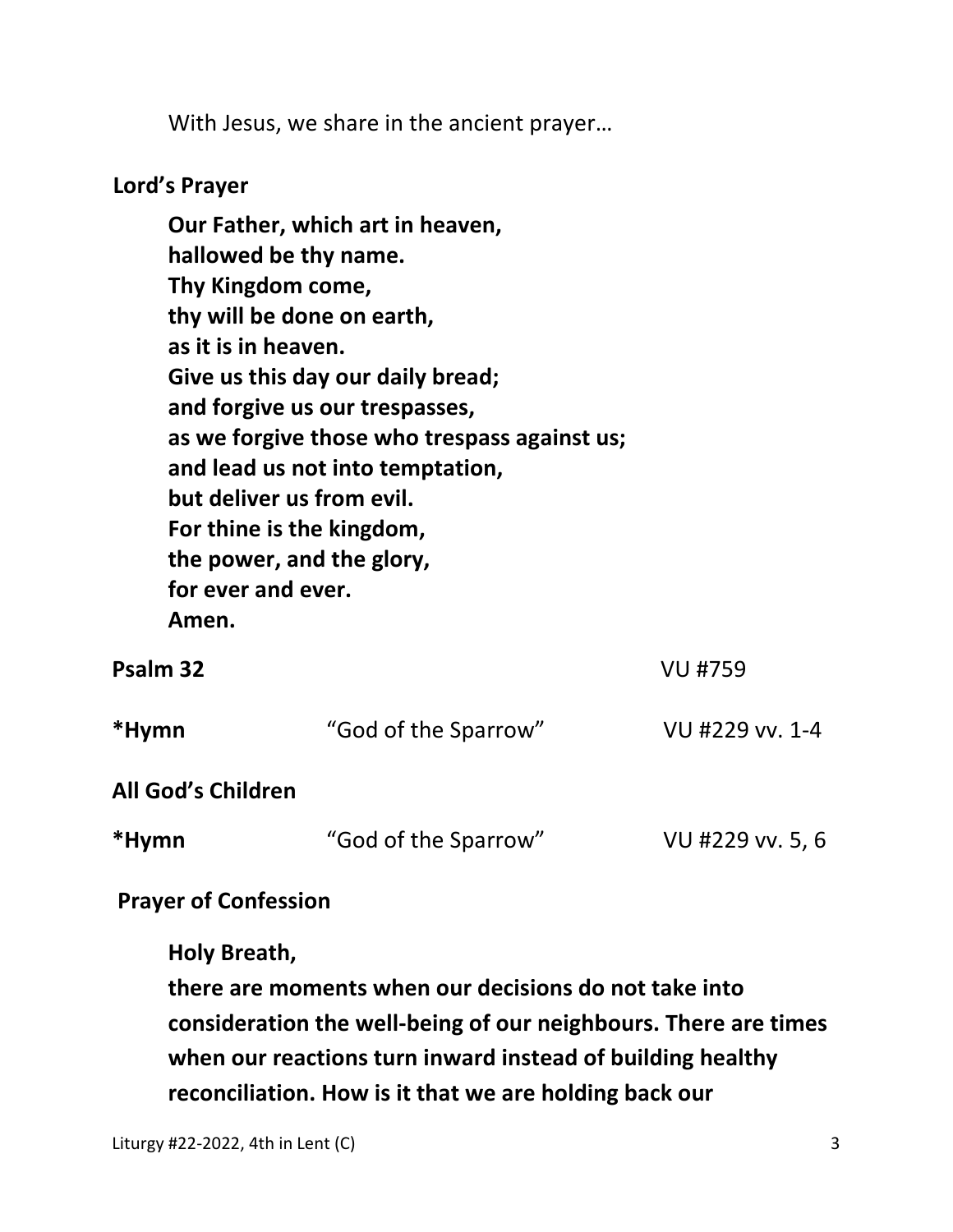**neighbour's rebirth? How are our implicit and explicit biases restricting God's grace and radical love? How do our actions and biases impede our own spiritual growth?** 

 **Urge us to be life-giving agents of your love. May each of our steps be healing not only to us, but to our siblings on the journey. Amen.** 

#### **Assurance of Unending Love**

God, our Divine Parent. You run towards us with infinite love and grace. May the kindness we experience transform our minds, hearts, and souls. May we extend God's grace as we run towards our Divine Parent.

## **Presentation of Our Gifts**

#### **Offertory Invitation**

 Even when our gifts become dormant, God stirs our hearts, calling us to bring to life our gifts once again. I wonder what gifts may God be challenging us to revive? How can these treasures, talents, and time create equitable communities?

#### **Offertory**

**\*Presentation of Offering** "Christ Has No Body Now But Yours" MV #171 (Chorus)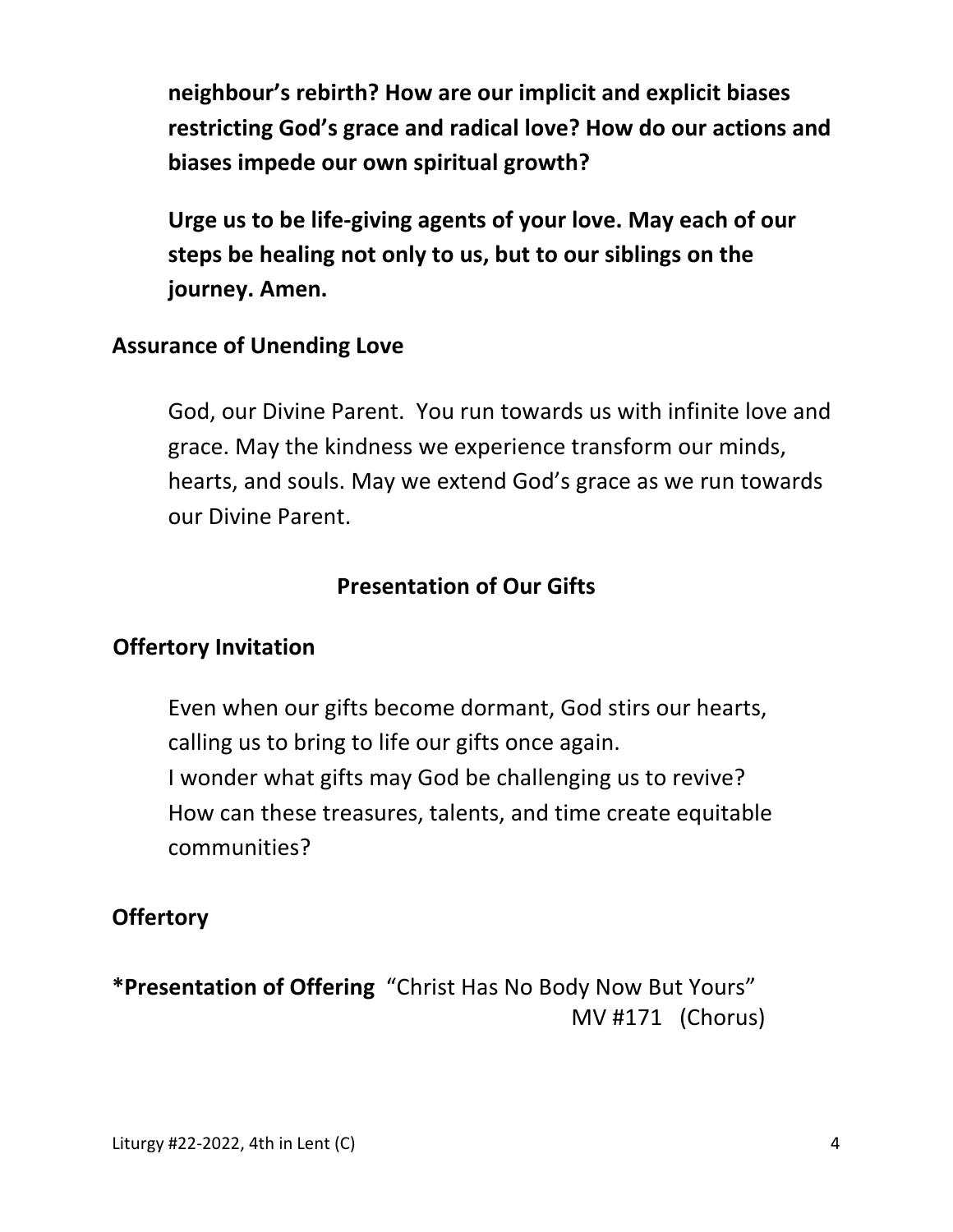## **\*Offertory Prayer**

**God of blessings.** 

 **With gratitude, we celebrate the offerings we share with you and this community today. May they enliven our spirits, building excitement around us, and creating a culture of giving. Open us to new possibilities for using our gifts to build the dignity of all and to strengthen all whom we meet. Amen.** 

## **Listening for the Word**

## **Sacred Word**

## **Joshua 5:9-12**

 The LORD said to Joshua, "Today I have rolled away from you the disgrace of Egypt." And so that place is called Gilgalto this day.

While the Israelites were camped in Gilgal they kept the Passover in the evening on the fourteenth day of the month in the plains of Jericho. On the day after the Passover, on that very day, they ate the produce of the land, unleavened cakes and parched grain. The manna ceased on the day they ate the produce of the land, and the Israelites no longer had manna; they ate the crops of the land of Canaan that year.

## **Luke 15:1-3, 11b-32**

Now all the tax collectors and sinners were coming near to listen to him. And the Pharisees and the scribes were grumbling and saying, "This fellow welcomes sinners and eats with them." So he told them this parable: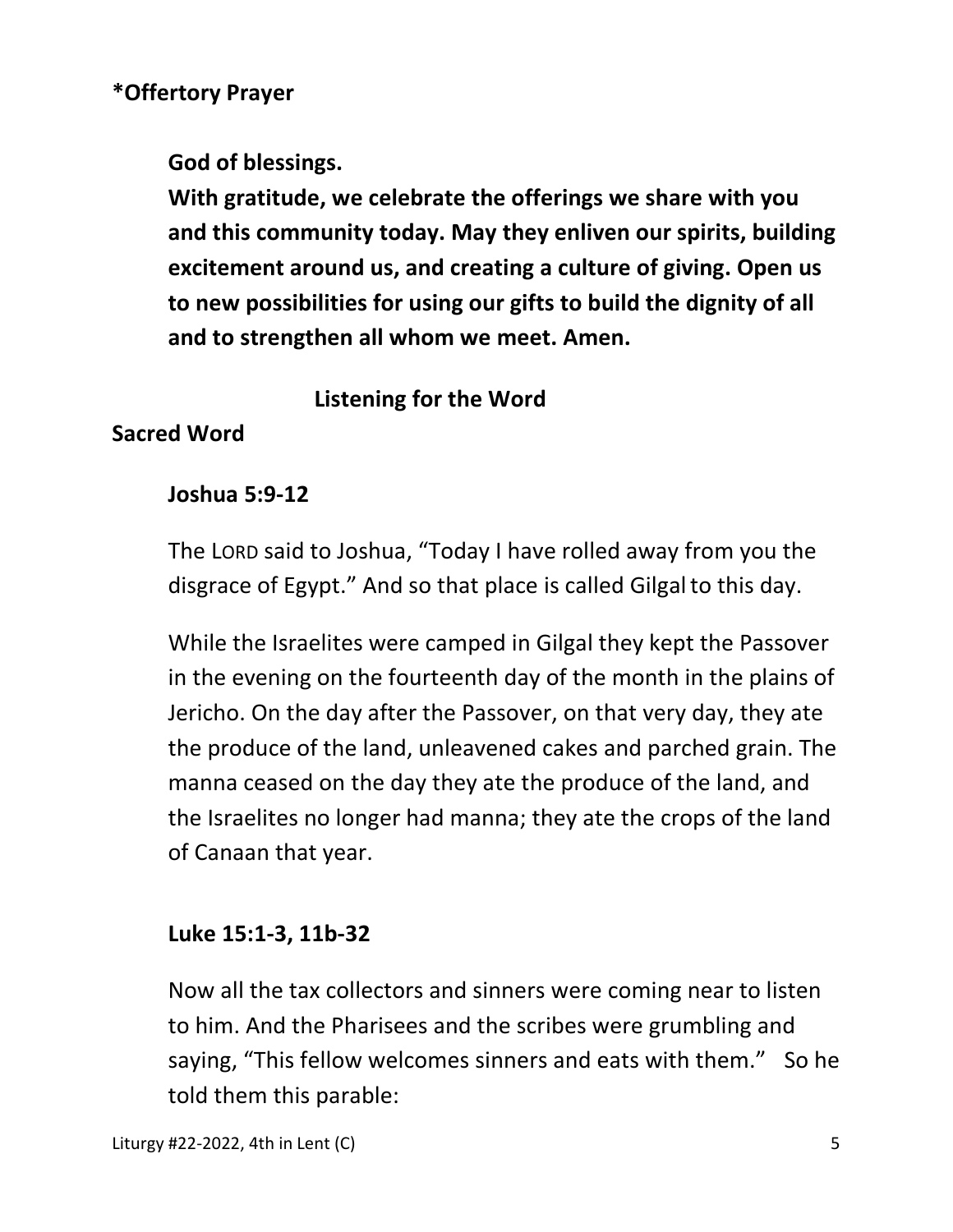"There was a man who had two sons. The younger of them said to his father, 'Father, give me the share of the property that will belong to me.' So he divided his property between them. A few days later the younger son gathered all he had and traveled to a distant country, and there he squandered his property in dissolute living. When he had spent everything, a severe famine took place throughout that country, and he began to be in need. So he went and hired himself out to one of the citizens of that country, who sent him to his fields to feed the pigs. He would gladly have filled himself with the pods that the pigs were eating; and no one gave him anything. But when he came to himself he said, 'How many of my father's hired hands have bread enough and to spare, but here I am dying of hunger! I will get up and go to my father, and I will say to him, "Father, I have sinned against heaven and before you; I am no longer worthy to be called your son; treat me like one of your hired hands."' So he set off and went to his father. But while he was still far off, his father saw him and was filled with compassion; he ran and put his arms around him and kissed him. Then the son said to him, 'Father, I have sinned against heaven and before you; I am no longer worthy to be called your son.' But the father said to his slaves, 'Quickly, bring out a robe—the best one—and put it on him; put a ring on his finger and sandals on his feet. And get the fatted calf and kill it, and let us eat and celebrate; for this son of mine was dead and is alive again; he was lost and is found!' And they began to celebrate.

"Now his elder son was in the field; and when he came and approached the house, he heard music and dancing. He called one of the slaves and asked what was going on. He replied, 'Your brother has come, and your father has killed the fatted calf,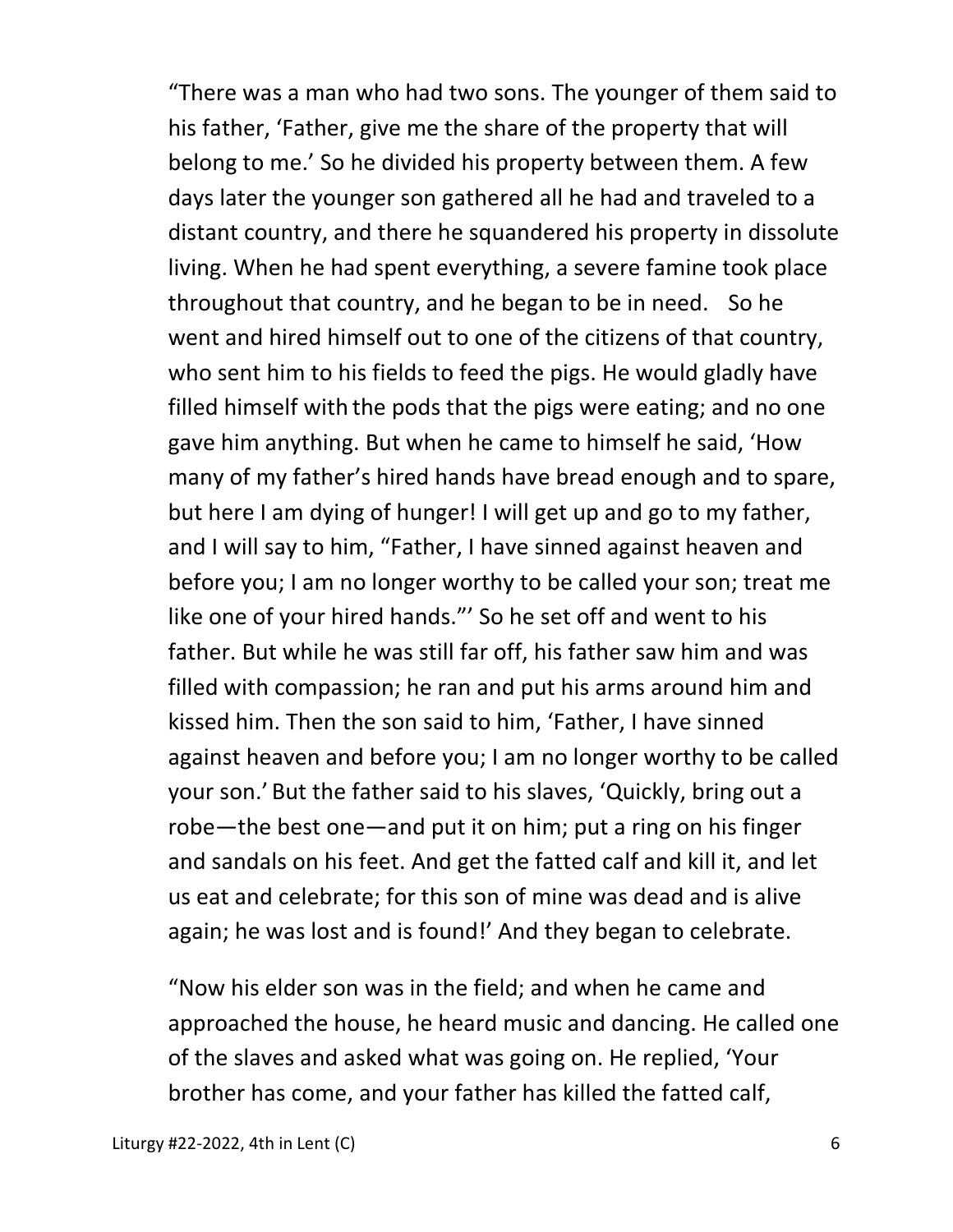because he has got him back safe and sound.' Then he became angry and refused to go in. His father came out and began to plead with him. But he answered his father, 'Listen! For all these years I have been working like a slave for you, and I have never disobeyed your command; yet you have never given me even a young goat so that I might celebrate with my friends. But when this son of yours came back, who has devoured your property with prostitutes, you killed the fatted calf for him!' Then the father said to him, 'Son, you are always with me, and all that is mine is yours. But we had to celebrate and rejoice, because this brother of yours was dead and has come to life; he was lost and has been found.'"

#### **Anthem**

#### **Sermon**

#### **Reflective Music**

#### **Prayers of Thanksgiving and Intercession**

 Gracious God, you have called us together as your people, to be the church of the Christ. Make us one in faith, breaking bread together, and telling the good news, so that the world may believe you are love, turn to your ways and live in the light of your truth.

## Faithful God, **embrace us with your hope.**

 Creator God, you made all things and called them good. We pray for the earth in its vulnerability,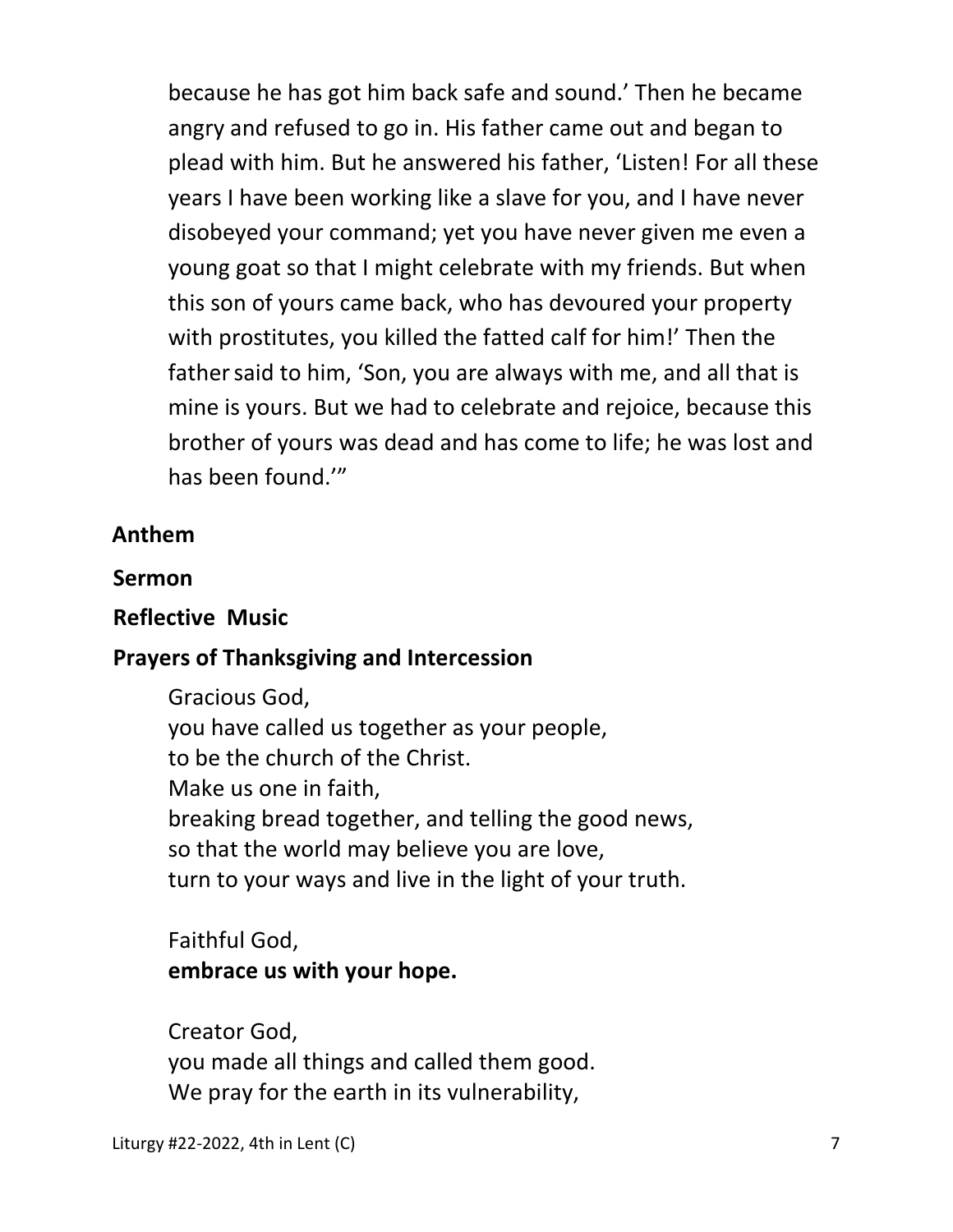depleted by our lifestyle choices and our economic expectations. Inspire reverence for the earth in all people.

 Guide us all to make wiser choices for the sake of your creation. Help us use resources wisely, with future generations in mind, guarding the fragile balances you have set between many precious species.

 Faithful God,  **embrace us with your hope.** 

 Jesus Christ, Prince of peace, you taught us of God's reconciling grace in the story of a parent who welcomed back his wandering son and invited his jealous son to open his heart. Speak to the hearts of all your people in this time when so many neighbours and nations sit in judgment on each other, provoking conflict and resentment. Teach us how to seek peace on earth together. Call those in positions of power and influence to work for the common good. Turn us away from anger, fear, violence or vanity, which can turn neighbour against neighbour and nation against nation. May all who claim your name be known as makers of the peace. Faithful God,

# **embrace us with your hope.**

 O Christ, healer of hearts and hopes, you desire health and wholeness for each one of us: We pray that those who have lost their livelihoods may find true abundance.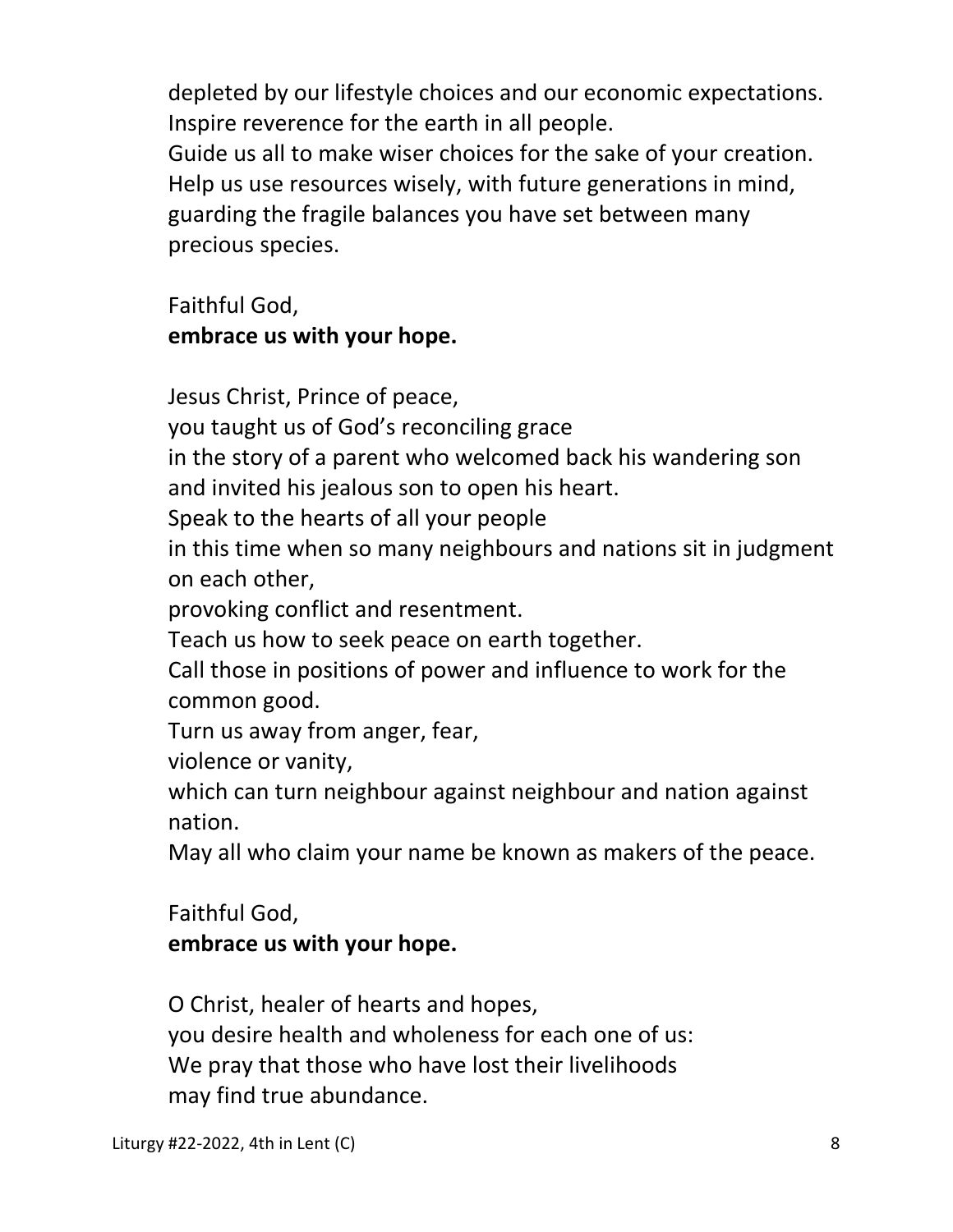Grant rest and renewal to those who are broken in body, mind or spirit, and bring comfort and hope to all who face loss and loneliness.

 In silence we lift before you the names of those on our hearts today:

*Silence* 

# Faithful God,  **embrace us with your hope.**

 Spirit of power and promise, embrace us with hope this day so that we may live faithfully, encouraging each other by the commitment we see in Jesus Christ. Amen.

# **Responding to the Word**

| *Hymn | "O God, How We Have Wandered" | VU #112 |
|-------|-------------------------------|---------|
|       |                               |         |

## **\*Benediction**

 May our spirits come alive in this season of Lent when we run to our loving Parent God with the hopes of strengthening our bonds. May our spirits come alive in this season of Lent when we embrace our Divine Neighbour Christ, with the hopes of reconciliation. May our spirits come alive in this season of Lent when we breathe with the Spirit, our Divine Encourager, in the hopes of peace.

Amen.